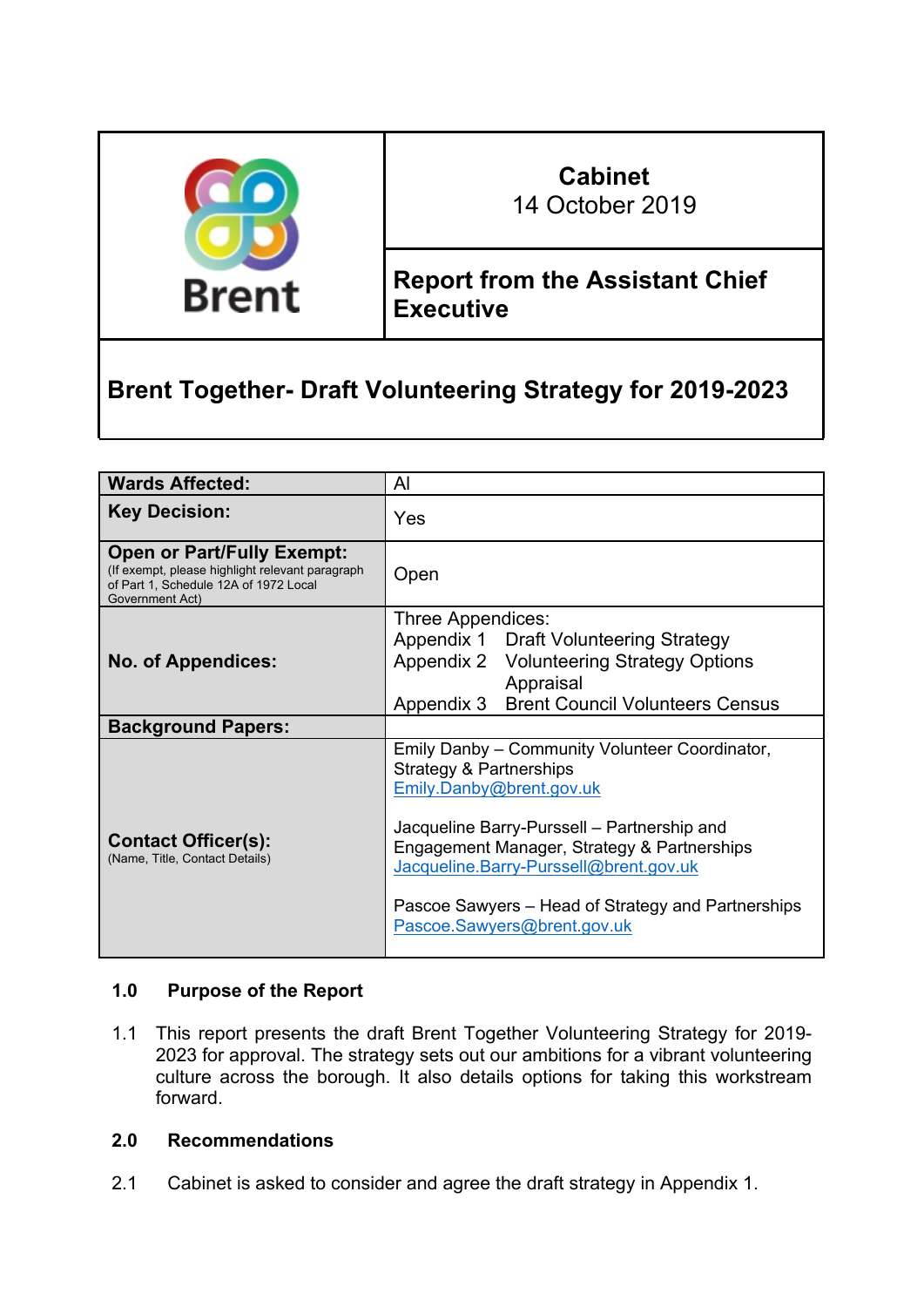# **3.0 Detail**

- 3.1 The Brent Together Volunteering Strategy sets out a 4-year strategic approach for volunteering across the borough. It will also address the wider ambition of stronger communities. The timeframe of the strategy includes the duration of 2 ambitious volunteer-led programmes (London Borough of Culture and the Emerging Communities programme) and their immediate legacy.
- 3.2 Success of the strategy will be measured largely by the diversity of people actively engaged in volunteering across the borough and by the range and quality of opportunities available to them.
- 3.3 The strategy has the following overarching *aims*:
	- That people from across Brent's communities, of different backgrounds, feel encouraged and motivated to volunteer their time;
	- That Brent offers the best possible volunteering opportunities in terms of both range and quality;
	- That volunteering in Brent is truly inclusive and brings our diverse communities closer together;
	- That the council leads the way as an example of good practice in volunteering.
- 3.4 These will be achieved through the following *priorities*:
	- Providing high quality, accessible information on volunteering through a new online platform;
	- Increasing the range of volunteering opportunities through new programmes;
	- Emphasising inclusivity and diversity in all aspects of the strategy;
	- Promoting employee volunteering;
	- Strengthening the council's internal volunteering offer.

# **4.0 Future Options Considered**

- 4.1 We have considered 3 models for delivery of the strategy:
	- a) Purchase a Time Credits platform;
	- b) Develop a standard volunteering platform;
	- c) Contract an external organisation for brokerage.

# 4.1.1 **Option A- Time Credits platform**

This style of platform allows volunteers to access opportunities for which they are rewarded with time credits which can be spent on local activities. Tempo Time Credits supply the software and set-up support from £30, 000. Large scale projects cost est. £100,000. While time credits offer a unique way to attract new volunteers, most local authorities (e.g. Westminster, Haringey) use the system alongside an established volunteering platform. It is therefore advised that we focus on developing a new volunteering platform before considering time credits. This option is not recommended.

# 4.1.2 **Option B- Standard volunteering platform**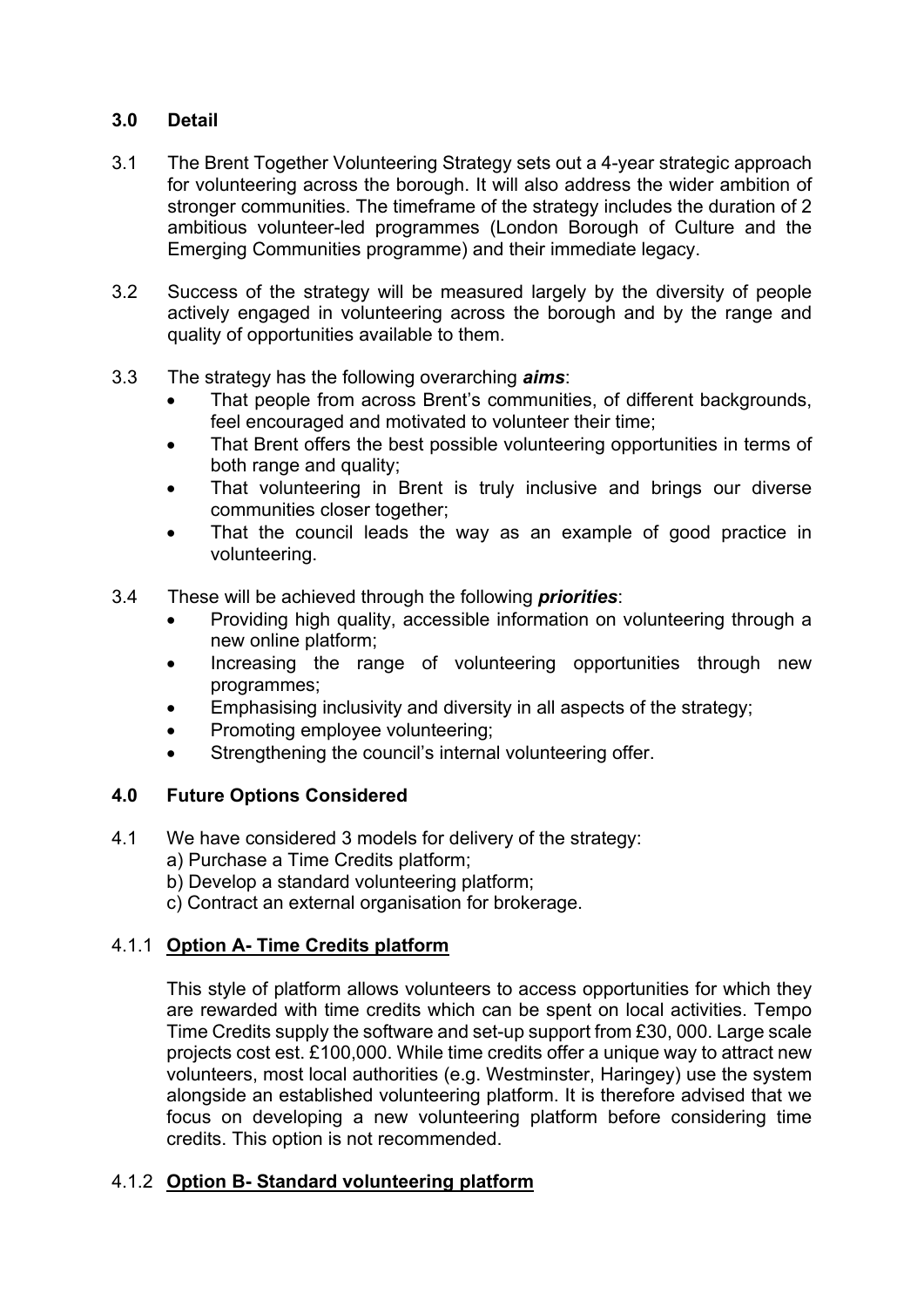A standard volunteering platform integrated within Brent Council's website and managed internally. A single online location for all volunteering opportunities in the borough, where organisations can publicise their opportunities and individuals can search for them. Cost of a platform ranges from £30, 000 for an 'off-the-shelf' purchase to £150,000 for a customised model developed inhouse. Given the difference in price, an off-the-shelf purchase is the preferable option. Options for providers will be fully evaluated and the proposal will be included within the Transformation team's business case for new digital investment (see 'Financial Implications' below). This option is recommended and will be subject to further review after a year.

## 4.1.3 **Option C- Contracted brokerage**

Similar model to previous provision by Groundwork with an external agency providing volunteering recruitment and management services and taking lead on promotional activity. While external brokerage offers a comprehensive package, bringing this service in-house is likely to offer better value for money. Contracting an external organisation for brokerage would cost circa £50,000/ year. This option is not recommended.

#### **5.0 Financial Implications**

5.1 The proposed option B includes expenditure of circa £30, 000 to purchase a volunteering platform which will be included within Transformation's business case for new digital investment. Any other costs for delivering the strategy will be contained within Strategy and Partnership's existing budget.

#### **6.0 Legal Implications**

- 6.1 Care will need to be taken to identify any potential volunteering opportunities for which it would be necessary to have additional vetting checks in place, for example, confirmation that the intended volunteers have been DBS checked prior to them being accepted to undertake the relevant task.
- 6.2 It will also be necessary to ensure that adequate risk assessments have been undertaken in respect of any volunteers being deployed, particularly those who would be operating in community based locations.
- 6.3 Finally we would want to ensure that there was adequate insurance provision in place in respect of volunteers in case of incident or accident when carrying out their duties.
- 6.4 In respect of 6.1 6.3 above, in that the strategy is intended to replace existing ad hoc arrangements already in place, the likelihood is that it will be a more effective means of ensuring that the highlighted issues have been fully addressed, thus reducing the potential risks arising of challenge.

#### **7.0 Equality Implications**